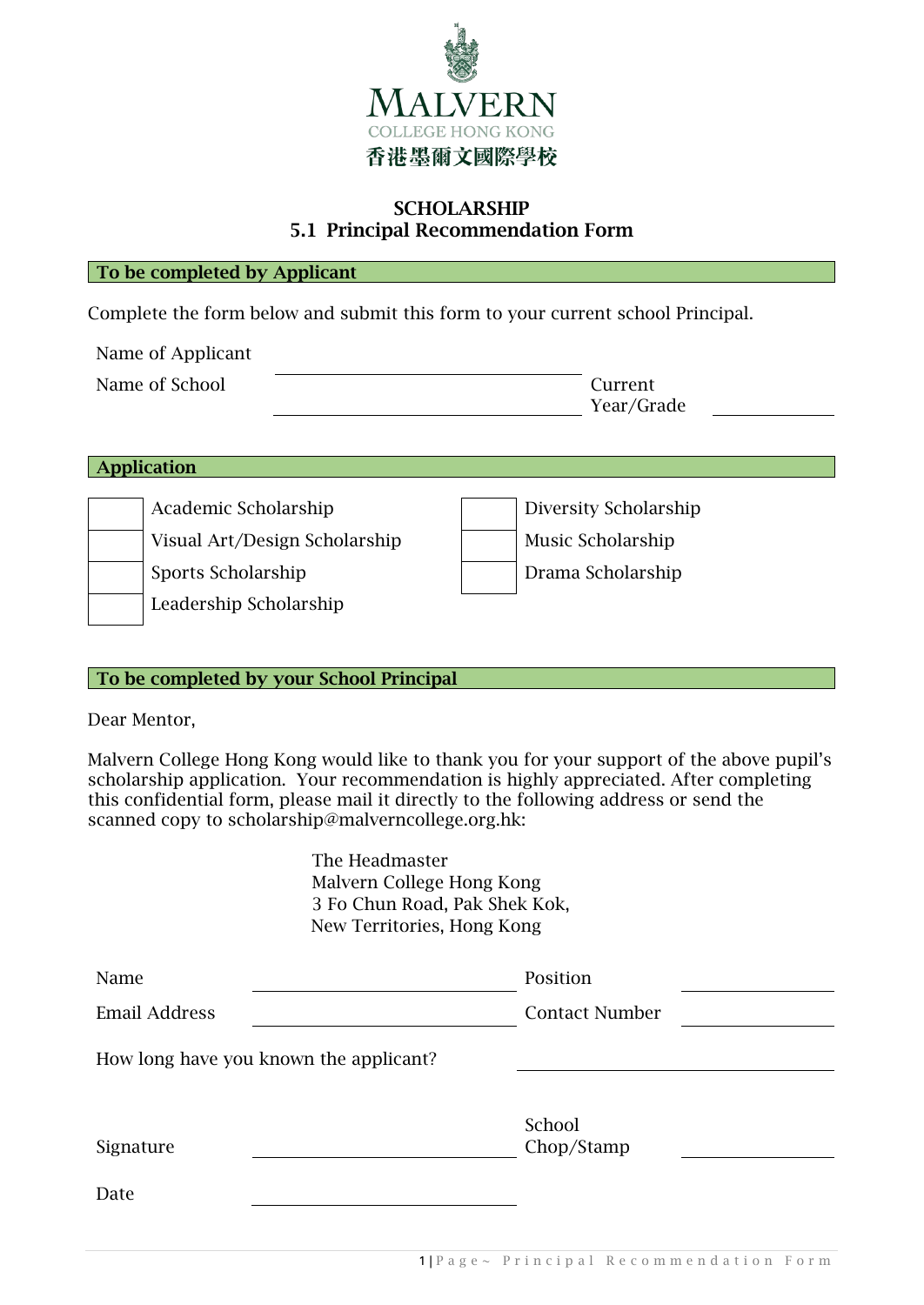

### Confidential Recommendation

Name of Applicant

# **Oualities**

Evaluate the applicant by ticking the appropriate boxes.

| <b>Qualities</b> | <b>Developing</b> | <b>Meets</b>        | <b>Beyond</b>       | Outstanding |
|------------------|-------------------|---------------------|---------------------|-------------|
|                  |                   | <b>Expectations</b> | <b>Expectations</b> |             |
| Resilience       |                   |                     |                     |             |
| Self-Awareness   |                   |                     |                     |             |
| Open-mindedness  |                   |                     |                     |             |
| Kindness         |                   |                     |                     |             |
| Collaboration    |                   |                     |                     |             |
| Risk-taking      |                   |                     |                     |             |
| Curiosity        |                   |                     |                     |             |
| Ambition         |                   |                     |                     |             |
| Independence     |                   |                     |                     |             |
| Integrity        |                   |                     |                     |             |
| Humility         |                   |                     |                     |             |

Please give further comment on any strengths or weaknesses that you believe may impact the pupil's application for a scholarship.

1. Pupil's academic profile.